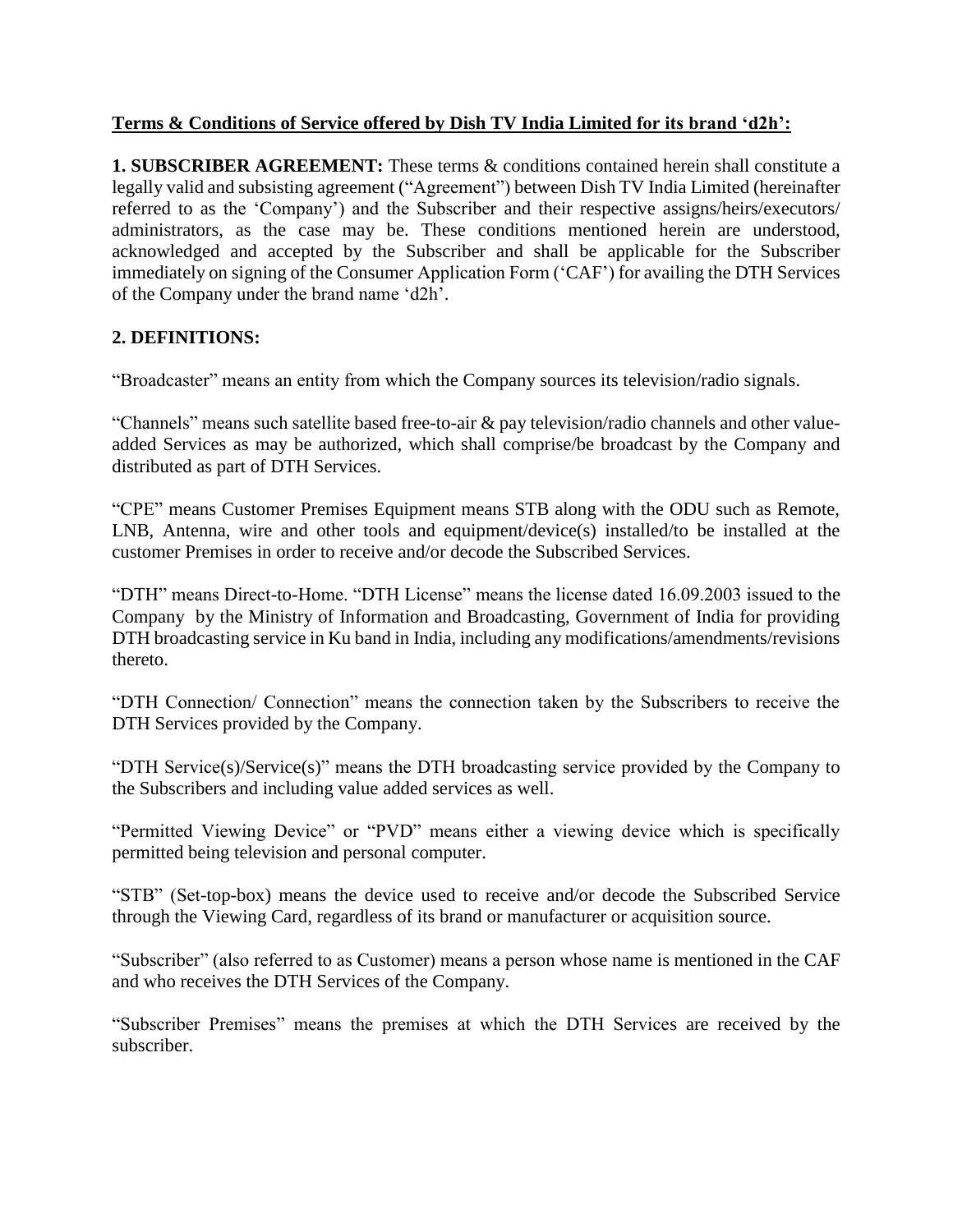"Subscription Form" means the standard format of Consumer Application Form (CAF), to enable the Subscribers to subscribe to the DTH Services by duly filling, signing the same and submitting it to the Company.

"Subscription Request" means the Channel/bouquet of Channels and applicable tariff plan/scheme selected by the Subscriber either by filling of the requisite Subscription Form or any modification/amendment thereto through website, call center or other modes available for the same.

"Subscribed Service" means the Service or part thereof subscribed for by the Subscriber under the Subscription Request.

"VC" (Viewing Card) is smart card which can either be virtual, embedded in the STB, or physical, to be inserted in the STB, to enable the receipt of the DTH Services.

**3. AUTHORITY:** The Company confirms that it is entitled, inter alia, to provide DTH Services.

**4. TERM:** i) This Agreement shall commence upon the Company activating the Connection and shall remain in force, subject to applicable terms, based on the Subscription Request by the Subscriber. The Company reserves the right to reject the Subscription Form for any reason. Any money paid by the Subscriber shall not create any right in favour of Subscriber until activation of the Connection. In addition, the Company reserves the right to discontinue the Connection even after activation without any liability save and except for refund of monies in accordance with the TRAI regulations.

ii) The Subscriber represents that he/it is fully informed about the DTH Services, its specifications, requirements, limitations, etc. and has only thereupon opted for the DTH Services, submitting a duly filled and signed Subscription Form, thereby agreeing to be bound by this Agreement. It is expressly made clear herein that the DTH Services are meant for viewing only within the territory of India.

# **5. THE SERVICE:**

i) The DTH Services shall be based on the Subscription Request and provided to the Subscriber subject to the DTH license and/or any regulatory/governmental control and intervention in respect of the DTH Services.

ii) The Subscriber shall procure infra support services to access the DTH Services, on the terms & conditions of this Agreement, including any modifications, alterations, additions and substitution therein, from time to time.

iii) The Subscriber acknowledges and agrees that he shall not acquire right, title and interest in the physical VC (applicable in case STB which contains the physical VC) and that the same shall be returned in good working condition by the Subscriber upon termination/determination hereof, and/or deactivation or temporary suspension of the Subscribed Services.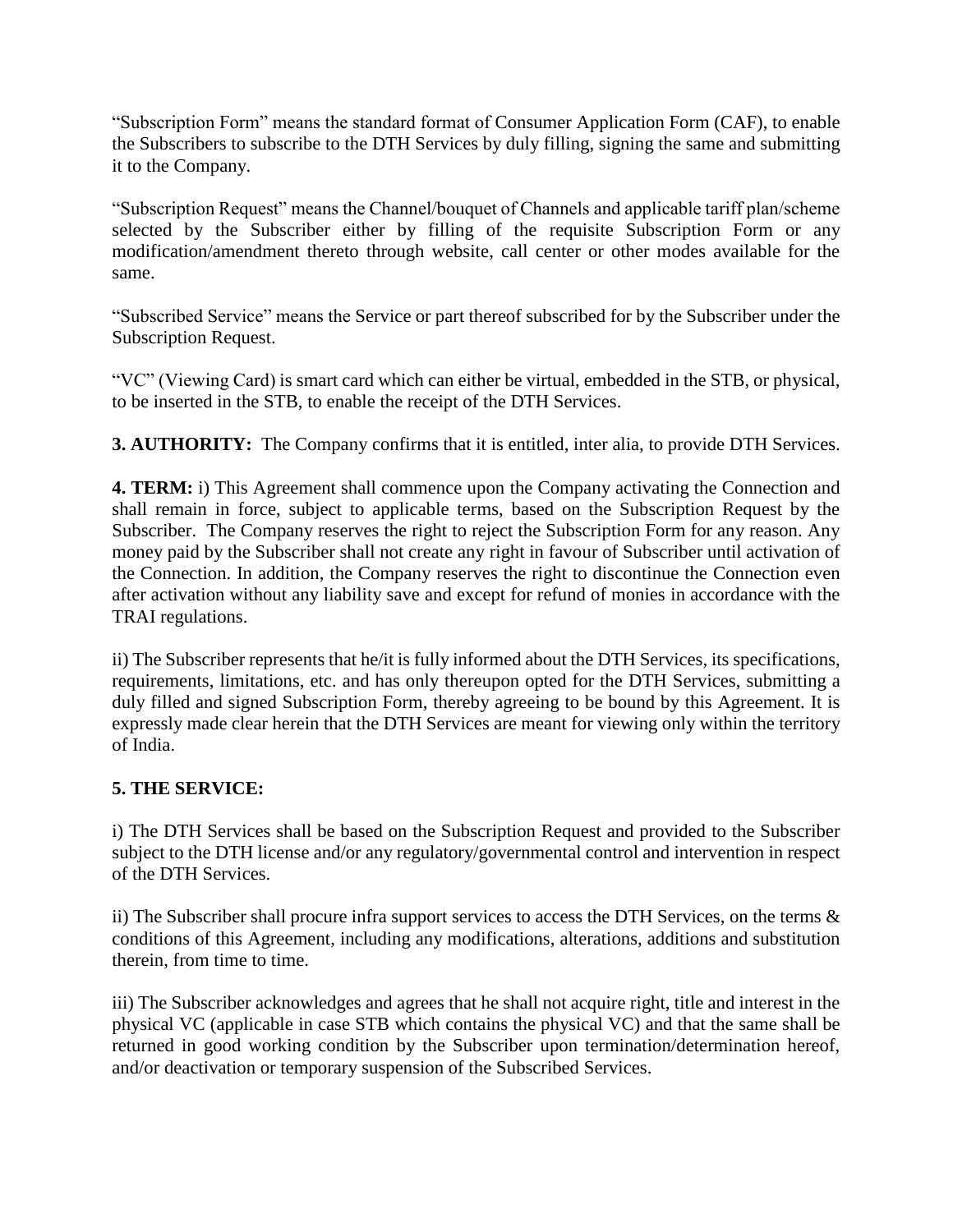iv) For change, addition, deletion, substitution, modification of the Subscribed Service, the Subscriber shall submit the requisite form together with the applicable processing fee/charges at least 15 days in advance to enable processing of the same and be bound by the additional terms as may be applicable or follow such step(s) as prescribed by the Company. Any change or withdrawal from the Subscribed Service shall not entitle the Subscriber to any refunds or adjustments of the moneys already paid, billed or to be billed under the additional terms.

vi) (a).The Subscriber is bound to pay at least one month charges/bill for the Subscribed Service with or without modification as stipulated above and he/it shall not be entitled for any refund/adjustment even if he/it opts out from such DTH Services(s) before the expiry of one month. (b.) Notwithstanding anything mentioned in clause (a) above, if there is any lock-in-period in respect of any package of DTH Service(s)/Channel(s) based on the Broadcaster(s) stipulations or as per the scheme of the Company and the same is subscribed by the Subscriber, the Subscriber shall be bound to pay the subscription charges for entire lock-in-period even if he/it opts out from such DTH Services(s)/Channel(s) or his/its DTH Services are deactivated in terms of the Agreement before the expiry of such lock-in-period. (c). The Subscriber can submit Subscription Request for the Subscribed Services and/or update the Subscribed Service(s) by way of addition or substitution or deletion etc. of Channels and/or update its personal information by logging to <https://www.d2h.com/> and/or by any other electronic medium as may be specified from time to time. (d.) The Subscriber shall be liable for the payment of subscription charges/entire billing amount pursuant to provision of DTH Service(s) by the Company, as per subscription request as specified above. (e.) The Company may at its sole discretion continue to provide the Services even after the due date of subscription payment, in order to facilitate the Subscriber to make payment (hereinafter referred to as "grace period"). However such grace period, if at all provided by the Company shall not be construed as right of the Subscriber and in case of deactivation of Connection of the Subscriber due to payment default even in grace period, the Subscriber shall be liable to make the payment for the period during which he/she has availed the Services including the Services availed during the grace period.

vii) The DTH Services, its quality, functionality, availability and/or reliability may be affected, and/or the Company is entitled to, without any liability, refuse, limit, suspend, vary, disconnect, deactivate and/or interrupt the DTH Services in whole or in part at any time in its sole discretion with respect to one/all Subscriber(s) without any notice for any reason and/or due to various factors including but not limited to (a) applicable law and/or directives of any authority/court; (b) Transmission limitations/problems caused by topographical, geographical, atmospheric hydrological, environmental conditions, and/or mechanical conditions and/or such other factors/features/conditions, system(s) changes or capacity limitations for reasons of up gradation variations, installation, relocations, repairs, operation and/or maintenance of systems/equipment or the DTH Services; (c) the requirement to combat potential fraud, sabotage, willful destruction, etc. (d) for any legitimate business purposes; (e) on breach of any term of this Agreement; (f) force majeure circumstances, Act of God; (g) incompatibility with enabling device; (h) any delay in payment of any dues by the Subscriber. In case of suspension/disconnection, etc. reconnection/reactivation may be affected by the Company in its sole discretion subject to its satisfaction and on such other/further terms as the Company may determine. viii) The DTH Services provided in terms of the Agreement can be changed at the sole discretion of the Company.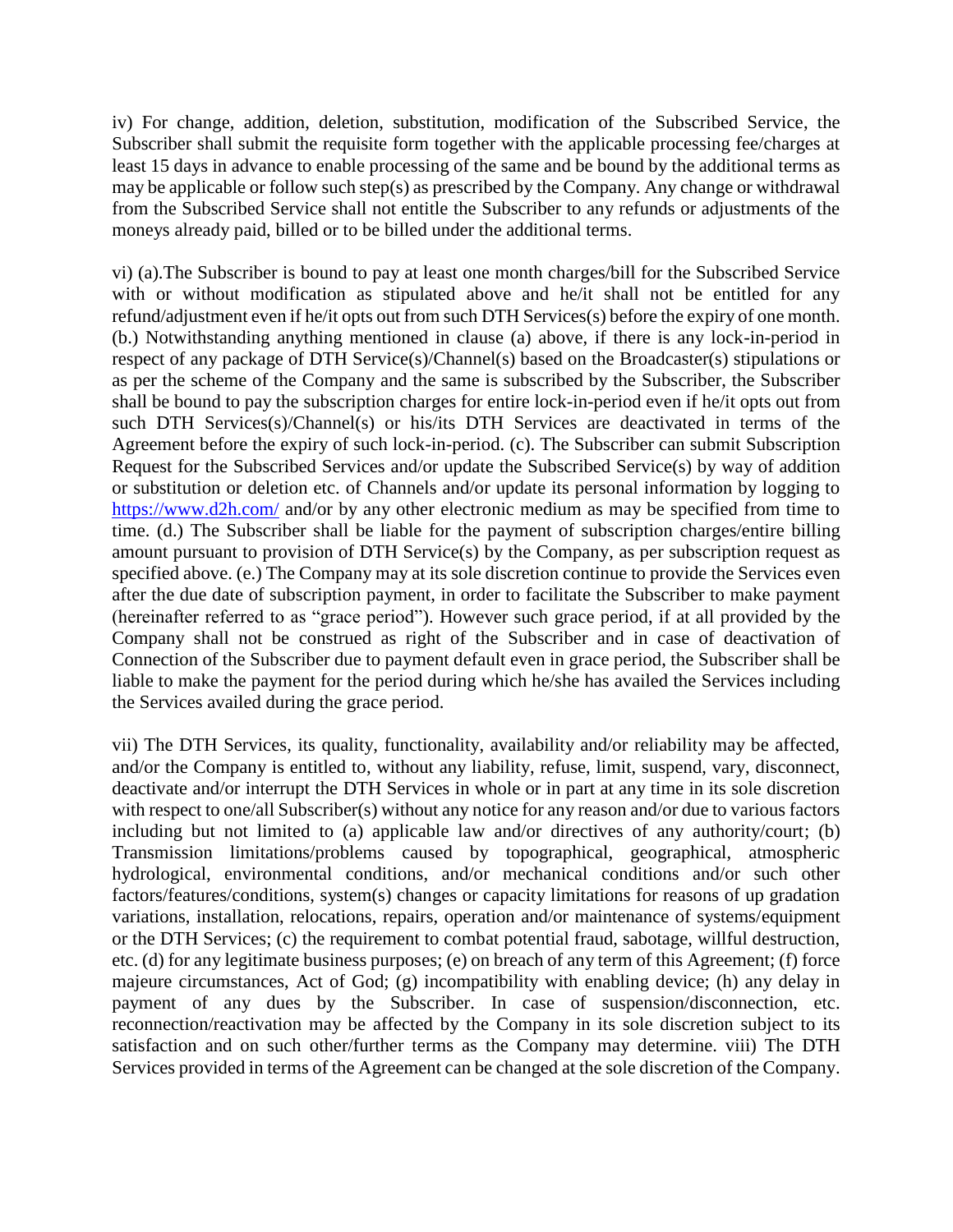viii) The Company is entitled to change, vary, add, withdraw the Subscribed Services, or part thereof and/or to vary the price relating thereto, at any time, in its sole discretion which shall be binding on the Subscriber, and remain always subject to applicable law and/or directives of any authority/courts. Provision of DTH Services in addition to Subscribed Service shall be at extra costs and on such other/further terms as are specified from time to time. HDMI Cable shall be mandatory to access/subscribe to any HD channel(s)/pack(s).

ix) The Subscriber acknowledges and agrees that depending upon different Subscribed Service chosen by various Subscriber(s), the prices and terms & conditions applicable thereto may be different.

x) The Company reserves absolute right not to broadcast any Channel if it is anti-national or against communal harmony or it promotes political/religious propaganda or if banned restricted or prohibited under any law for the time being in force or for any other reason which the Company feels is not in the interest of its viewers or society.

xi) The Company is entitled to carry out the inspection of the Subscriber Premises to verify the compliance with/fulfillment of the conditions stated herein on the part of Subscriber and shall be entitled to take photographs of the premises, documents/materials, etc. as proof of violation of this Agreement and/or infringement of any intellectual property rights of the Company. The instances of piracy or violation of any intellectual property rights and/or unauthorized viewing of the Channels as detected against the Subscriber by finger printing mechanism and/or any other mechanism/method system deployed by the Company for such detection shall be valid and acceptable to and uncontested by the Subscriber. Under the applicable regulations, the Company is under obligation to immediately deactivate the Connection, if the same is reported to have been involved in piracy. The Company shall have no liability whatsoever for such deactivation.

xii) In case the subscription fee is not paid before the due date, the Company shall have the right to charge an amount up to Rs. 50/- (Rupees Fifty Only) per month as Idle Box Fee on account of CAS, middleware and other administrative costs to be incurred by the Company towards maintaining the account of the Subscriber during the de-active period.

## **6. OBLIGATIONS OF SUBSCRIBER:**

i) To make payment for the Subscribed Service within the due date of payment, either at the centers publicly informed and notified by the Company for the collection of payment or through such entities as authorized by the Company pursuant to any arrangement or agreement.

ii) To use only such CPEs as supplied by Dish Infra Services Private Limited ('Dish Infra') or in case the Subscriber uses CPEs other than of Dish Infra then uses only such CPEs, which are compatible with the DTH Services hereunder. The Subscriber alone shall be responsible for nonreceipt of the DTH Services due to use of non-compatible CPE and/or breach of the terms with respect to use of non-compatible CPE and/or any equipment generally.

iii) To use the Subscribed Service exclusively in accordance with the terms hereof and user manuals accompanying the same.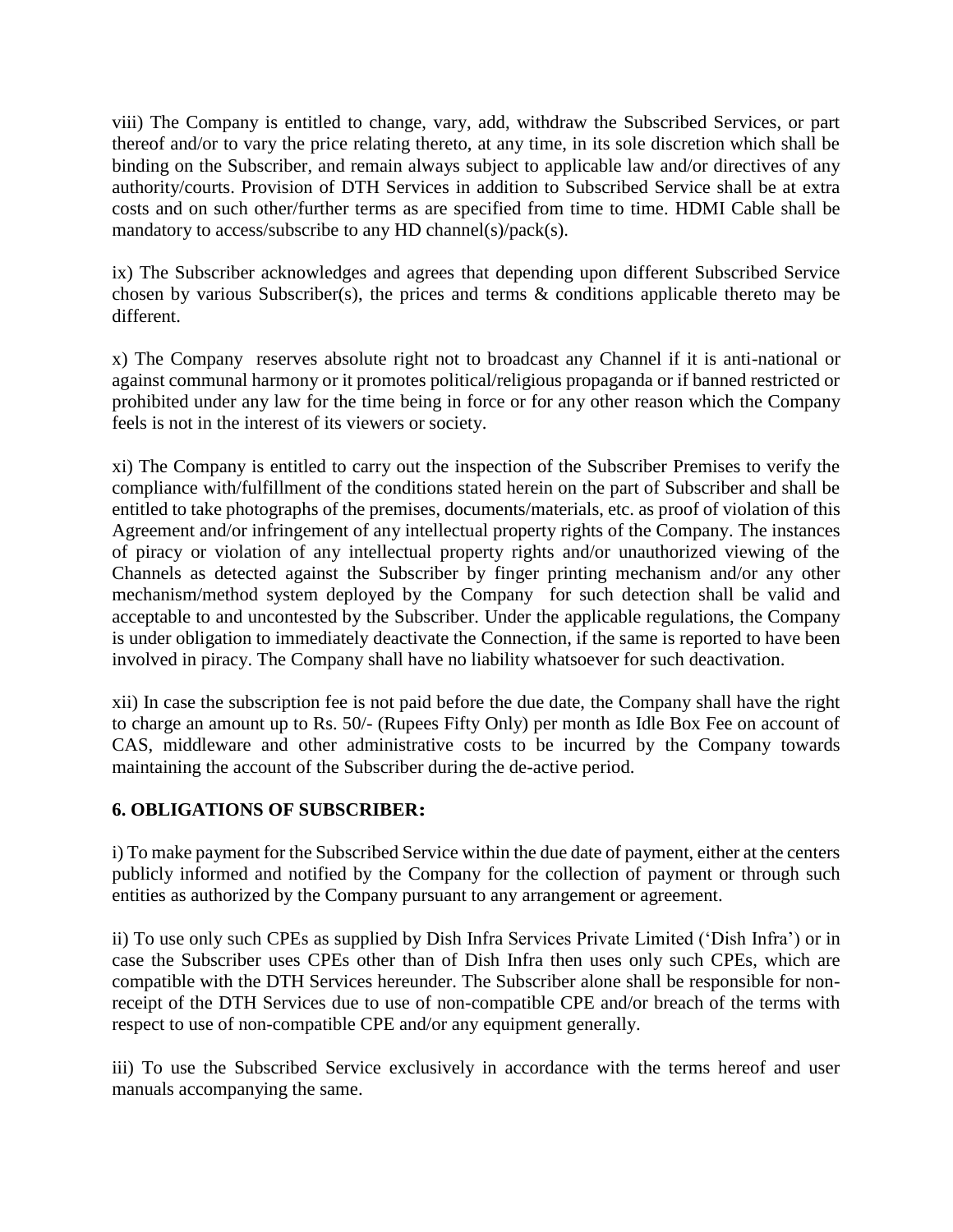iv) To ensure that the broadcast of the DTH Service into one PVD installed at the Subscriber Premises and that the same is not intercepted in any manner whether by the use of any decoding/receiving/recording equipment or otherwise, for any purpose whatsoever including the distribution or re-distribution of the signals from the Subscriber Premises to any neighboring premises, cable operator or any other person. Further, not to manipulate or cause to be manipulated the CPE in any manner so as to cause breach of the Subscription Request or so as to receive or enjoy greater privileges or advantages than the Subscribed Service. The Services in terms of the Agreement shall be only for personal purpose and not to facilitate any kind of public viewing in any manner whatsoever.

v) In case of physical VC, not to replace, remove, modify, alter, misuse or tamper VC or any equipment/accessories forming part of VC, including the seal (seal to prevent opening of such equipment/accessories forming part of VC). Any such act by the Subscriber shall be construed as willful and criminal default on the part of the Subscriber in addition to breach of his/its obligations under the Agreement.

vi) To give all assistance, which the Company may be reasonably expected to receive, in connection with inspection to be made by the representatives and agents of the Company so as to satisfy the Company with regard to compliance with the conditions stated in the Agreement on the part of Subscriber.

vii) To be responsible and liable for payment of all taxes, levies or charges penalties, imposed by or under any statute for the time being in force in connection with the Subscribed Services.

viii) Not to indulge in piracy or activities which have the effect of or which may result in infringement and violation of any intellectual property rights of the Company, its Broadcasters or any other person associated with such transmission.

ix) Not to distribute or redistribute Channels from the Subscriber Premises to any neighboring premises, cable operator or any other person.

x) For continuing availability of the DTH Services, the Subscriber's account must have the minimum balance equivalent or more than the minimum pay term charge as per the package chosen by the Subscriber.

## **7. LIMITATION OF LIABILITES:**

It is expressly understood and agreed by the Subscriber that the Company shall not have any obligation/liability whatsoever under the Agreement, towards the Subscriber on account of:–

i) any defect due to any unauthorized or improper use, replacement, removal, modification, alteration, misuse, tampering, negligence or failure to follow the prescribed instructions of the Company .

ii) any action or failure to act or default on the part of any equipment(s) supplier(s) and/or its agent(s) or nominee(s).

iii) any delay or failure in performance of the Agreement caused by any reason or event beyond the reasonable control of the Company .

iv) any indirect or consequential loss even if resulting from or caused due to any default on the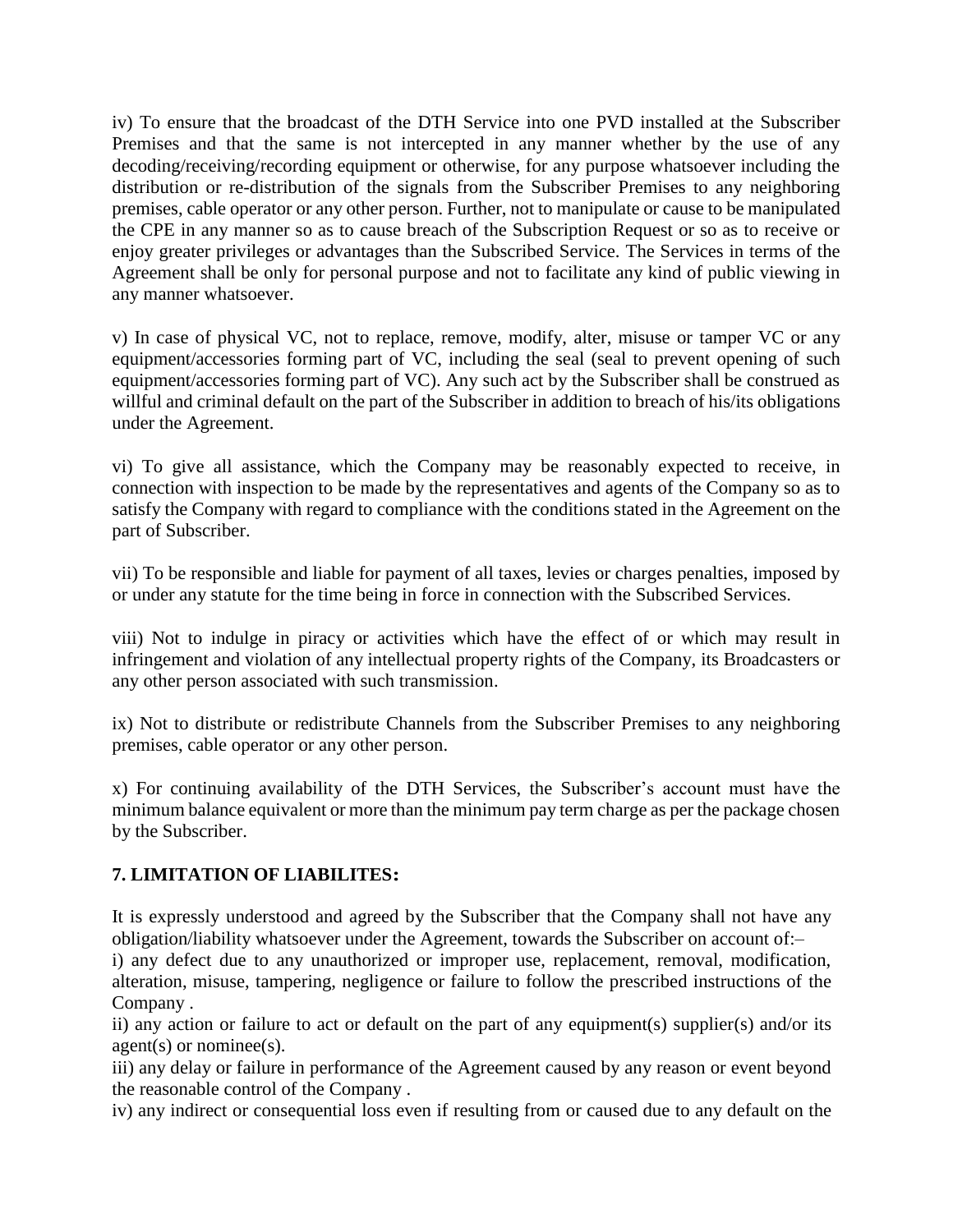part of the Company or any of its officers, employees, suppliers, distributors/franchisee agents or nominees.

v) it is expressly agreed by the Subscriber that the Company has not offered or provided including but not limited to the implied warranties of merchantability and fitness for a particular purpose. The Subscriber agrees that the Company shall not be liable for any consequential, incidental, indirect, remote, economic punitive damage even if the Company has been advised of the possibility of such damages.

## **8. BILLING:**

i) A Subscriber is required to pay for the Subscribed Service in advance on pre-paid basis unless otherwise informed by the Company.

ii) All payments due to the Company shall be deducted / adjusted through Subscriber's account in case of adequate balance being available.

iii) Unless otherwise informed by the Company, a Subscriber will be responsible and liable for taxes, duties, levies and charges imposed by or under law in connection with the Subscribed Service.

iv) A Subscriber can avail value added services from the Company for which the Subscriber shall be liable to pay the applicable amount which the Company shall have the right to deduct from the Subscriber's account.

**9. SETTLEMENT OF BILLS:** i) The Subscriber shall make payments to the account of infra support service provider as nominated by the Company, who would be collecting the subscriber charges for the Company as per the Subscribed Service and charges notified from time to time by the Company.

ii) The Subscriber shall make payments of all charges in respect of the DTH Services provided to the Subscriber whether or not the same has been accessed / used by the Subscriber.

iii) The Subscriber shall pay all dues notwithstanding any dispute in respect of the amounts due.

iv) The DTH Services in terms of the Agreement are pre-paid service and the Subscriber shall ensure that the payment for receiving the DTH Services being made in advance failing which the Company shall have the right to deactivate the connection of the Subscriber .

v) Without prejudice to such rights and remedies that the Company may have in law or under the provisions of the Agreement, in the event of any delay or failure by the Subscriber to pay the bill in accordance with the provisions of the Agreement, the Company shall (in addition to the consequences mentioned in the Agreement) be entitled to immediately deactivate the connection of the Subscriber and at its option terminate the Agreement without prior notice.

vi) Upon de-activation of the Connection as above, whether accompanied by termination or not, all sums due and payable by the Subscriber to the Company shall forthwith become payable.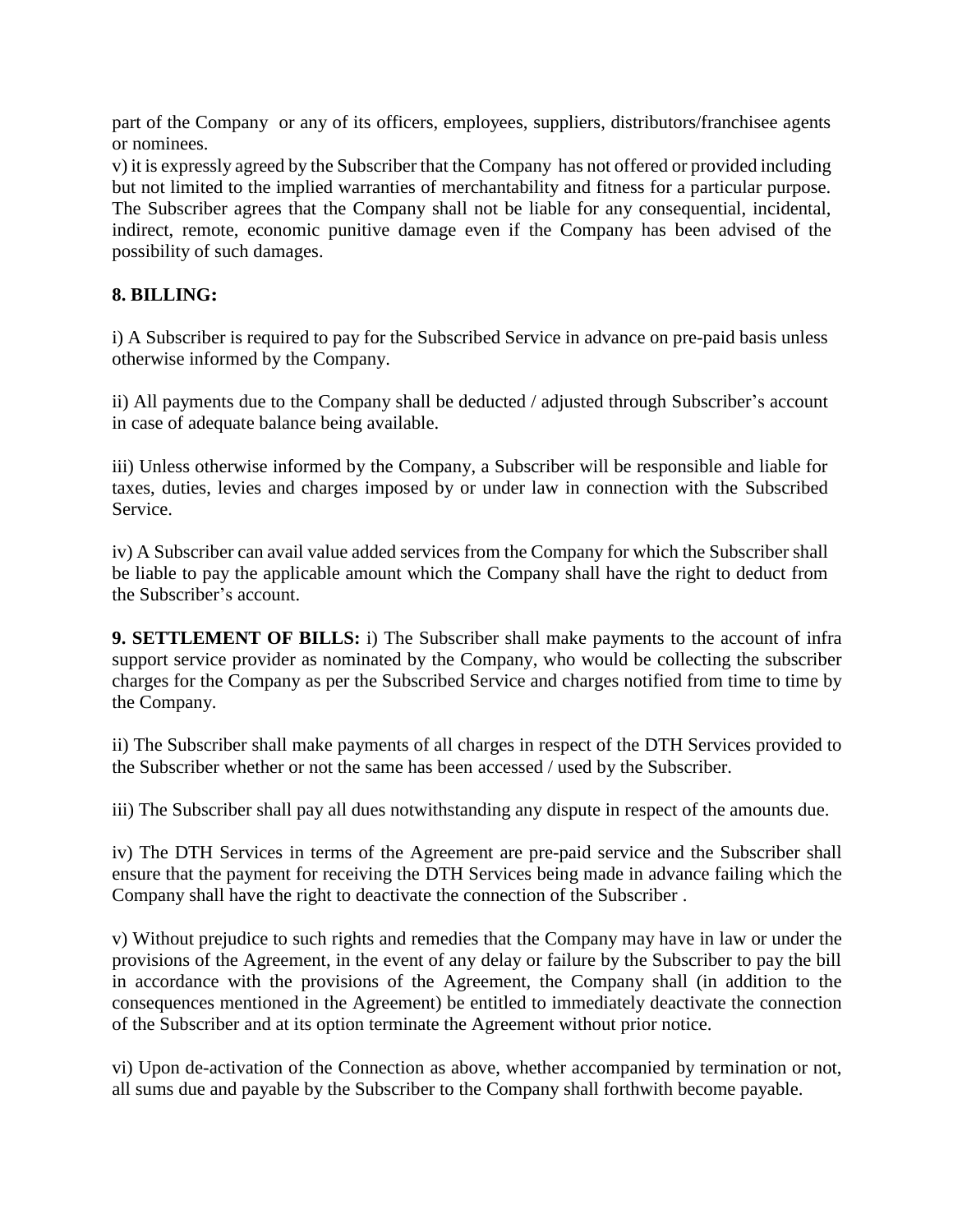#### **10. DEACTIVATION OF SERVICE:**

Notwithstanding anything contained in the Agreement and in addition to the termination rights mentioned elsewhere in the Agreement, the Company reserves its right to deactivate (either temporarily or permanently) the DTH Services on its own or on the report submitted by an inspecting officer acting for the Company to the effect that the Subscriber has violated any terms & conditions of the Agreement and/or non-availability of required balance in Subscriber's account. During such period of default, the applicable charges including subscription charge shall continue to be payable by the Subscriber.

#### **11. DAMAGES:**

The Subscriber affirms and undertakes to comply with the terms of the Agreement. In addition to the consequences stated in the Agreement, the Subscriber affirms and undertakes that:

i) in case of breach of any terms of the Agreement, he/it shall pay such amount as may be stipulated by the Company which shall be not less than Rs. 500/- (Rupees Five Hundred Only) for each day during which the contravention continues in respect of each such breach.

ii) in case of re-distribution of signals from one Connection to multiple PVDs in the Subscriber Premises, he/it shall pay such amount as may be stipulated by the Company which shall not be less than Rs. 500/- (Rupees Five Hundred Only) for each day during which the contravention continues in respect of each such breach.

iii) in addition to the foregoing, the Company reserves its right to take appropriate remedial measures, available to it under the law and equity.

## **12. TERMINATION OF THE AGREEMENT:**

i) Agreement shall automatically stand terminated on the occurrence of any of the following event or circumstances:–

a) if the Subscriber breaches any obligation or covenant under the Agreement or of any conditions under which the Connection was availed by the Subscriber.

b) if the Subscriber commits an act of bankruptcy or becomes insolvent or bankrupt or makes an assignment for the benefit of creditors, or consent to the appointment of a trustee or receiver for the whole or a substantial part of his/her property or appointment of trustee or receiver without his/her consent or bankruptcy, reorganization or insolvency proceedings instituted by or against the Subscriber voluntary or otherwise.

ii) Where the Subscriber signifies his/its intention to discontinue the Connection, the following shall have been complied with: a) intention of the Subscriber shall be in writing and accompanied with the physical VC (wherever applicable); b) the Subscriber shall have duly complied with all the terms & conditions of the Agreement and c) all the bills damages etc. shall have been paid in full by the Subscriber.